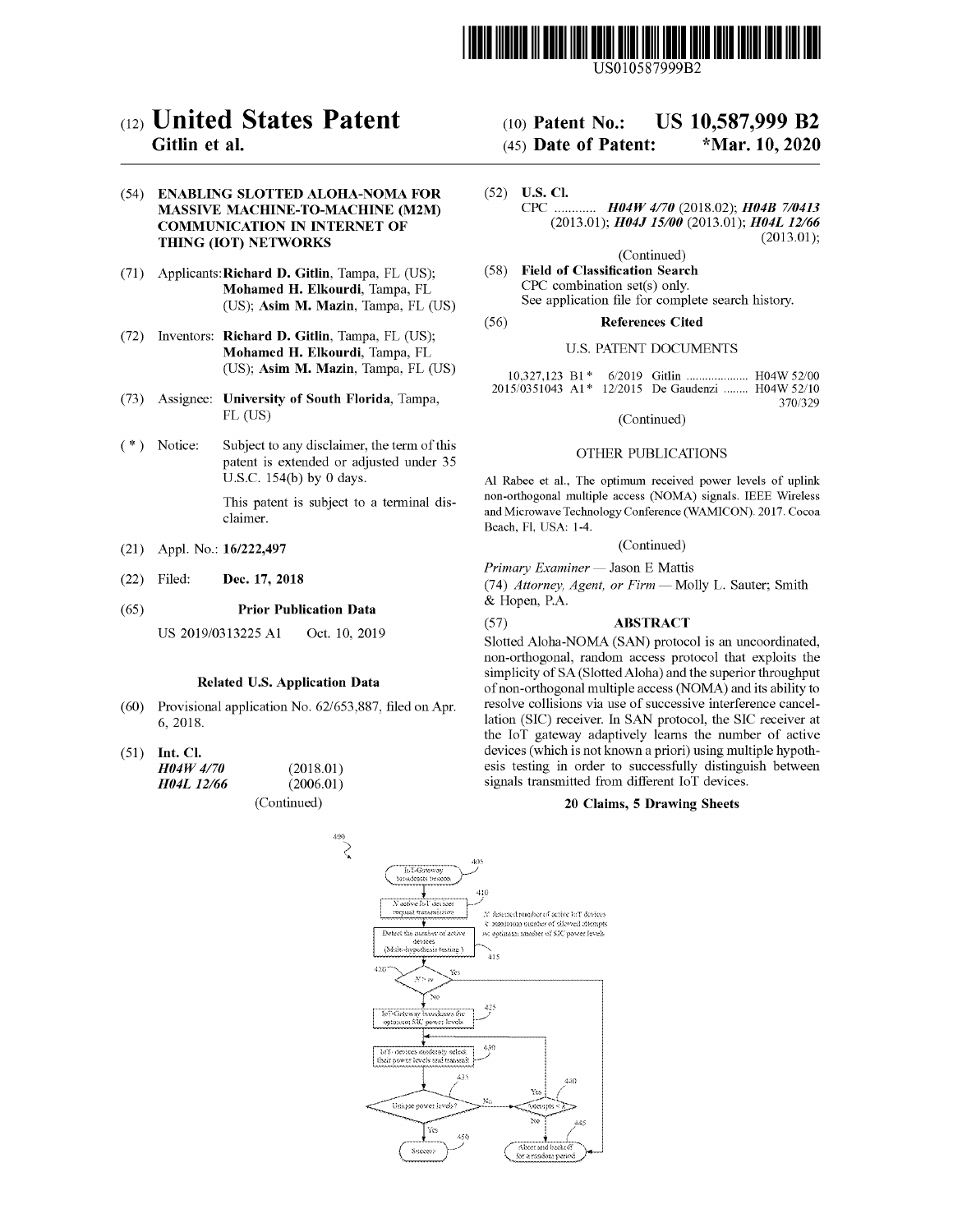(51) **Int. Cl.**

| H04B 7/0413       | (2017.01) |
|-------------------|-----------|
| <b>H04L 29/08</b> | (2006.01) |
| H04J 99/00        | (2009.01) |
| H04W 52/02        | (2009.01) |
| <b>H04W 74/08</b> | (2009.01) |
| <b>H04W 52/00</b> | (2009.01) |

(52) **U.S. Cl.** CPC *H04L* 67/12 (2013.01); *H04W 52/00* (2013.01); *H04W 52/0219* (2013.01); *H04W 74/0833* (2013.01)

# (56) **References Cited**

# u.s. PATENT DOCUMENTS

|                                                     | 2016/0127092 A1* 5/2016 Zhang  H04L 5/0048                       |
|-----------------------------------------------------|------------------------------------------------------------------|
|                                                     | 370/329                                                          |
|                                                     | 375/144                                                          |
| 2018/0109299 A1*<br>$2018/0234926$ A <sub>1</sub> * | 4/2018 Benjebbour  H04B 7/04<br>8/2018 Lázaro Blasco  H04W 52/20 |

2018/0249358 A1\* 8/2018 Ratasuk ................ H04W 24/10

# OTHER PUBLICATIONS

Balevi et aI., Aloha-NOMA for Massive Machine-to-Machine loT Communication. IEEE International Conference on Communications (ICC). 2018: 1-5.

Saito et aI., Non-orthogonal multiple access (NOMA) for cellular future radio access. Proc. IEEE Veh. Technol. Conf. (VTC Spring). 2013: 1-5.

Choi. NOMA-based random access with multichannel Aloha. IEEE Journal on Selected Areas in Communications. 2017. vol. 35 (No. 12): 2736-2743.

Shen and Li. Performance analysis for a stabilized multichannel slotted Aloha algorithm. 14th IEEE 2013 International Symposium on Personal, Indoor and Mobile Radio Communication Proceedings (PIMRC). 2003. vol. 1: 249-253.

Elkourdi et al., Enabling Aloha-NOMA for Massive M2M Communication in loT Networks. Accepted 2018 IEEE Wireless and Microwave Technology Conference (WAMICON). 2018: 1-4.

\* cited by examiner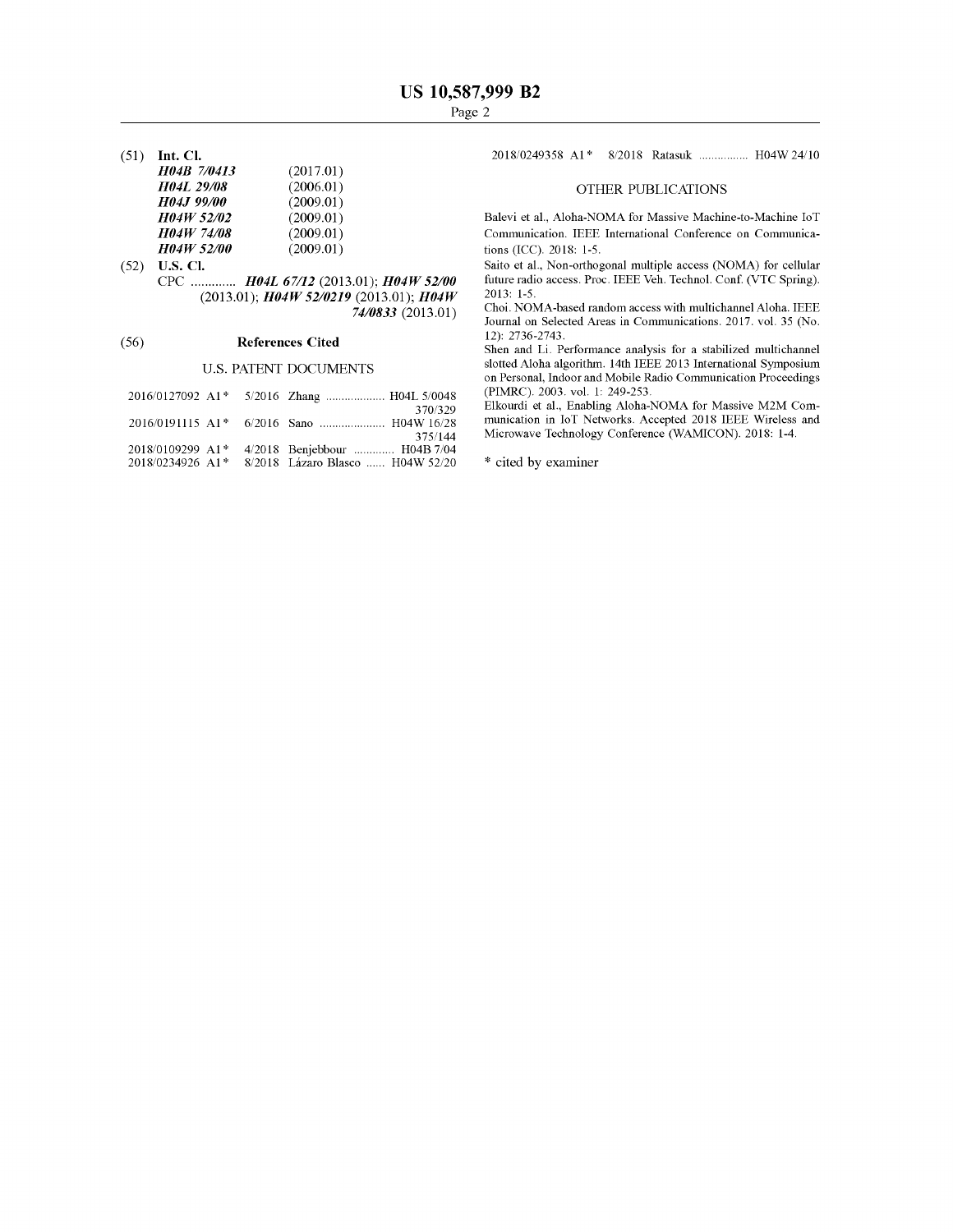

FIG. 1



Successive Interference Cancellation (SIC) Receiver

**FIG. 2**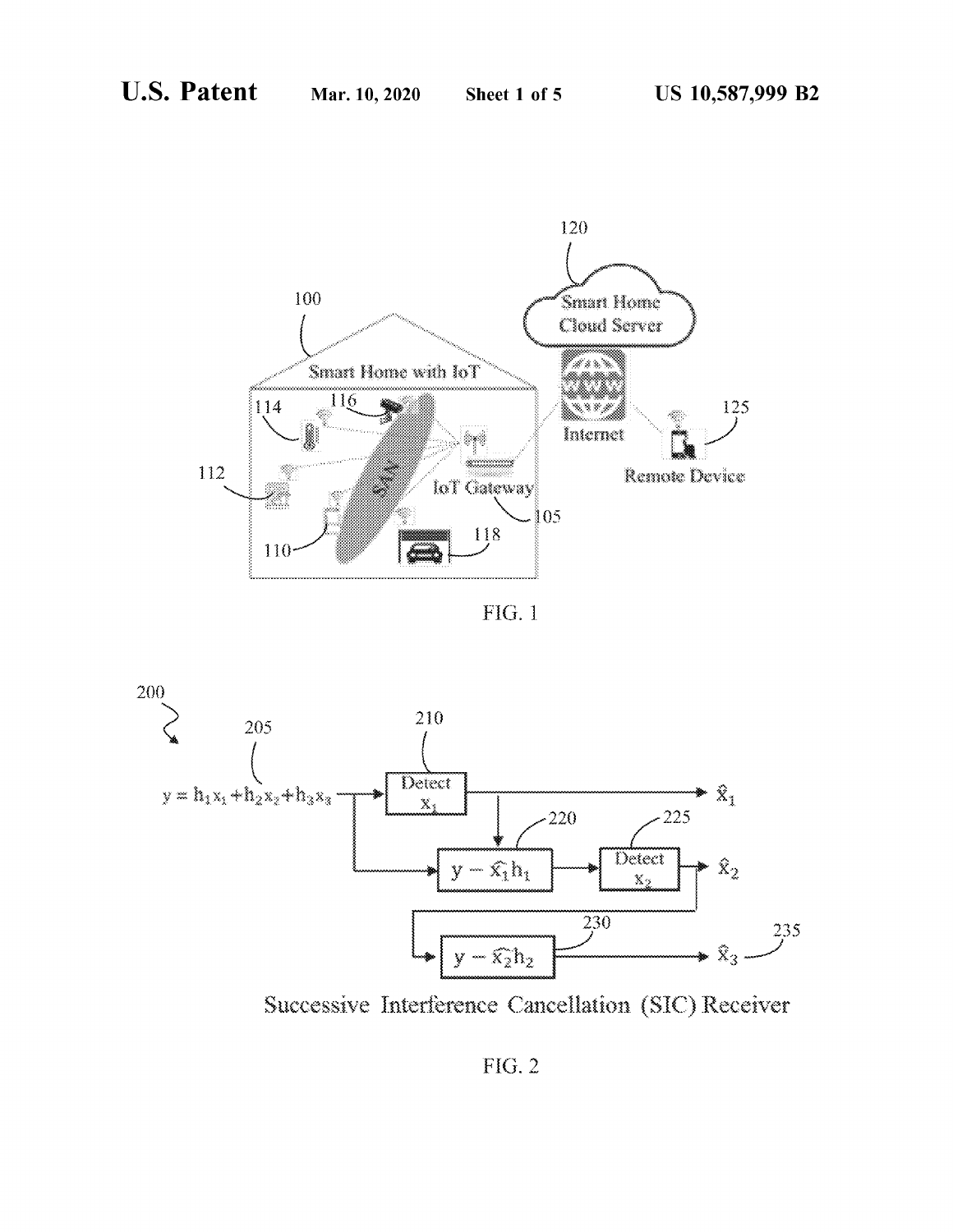



FIG. 3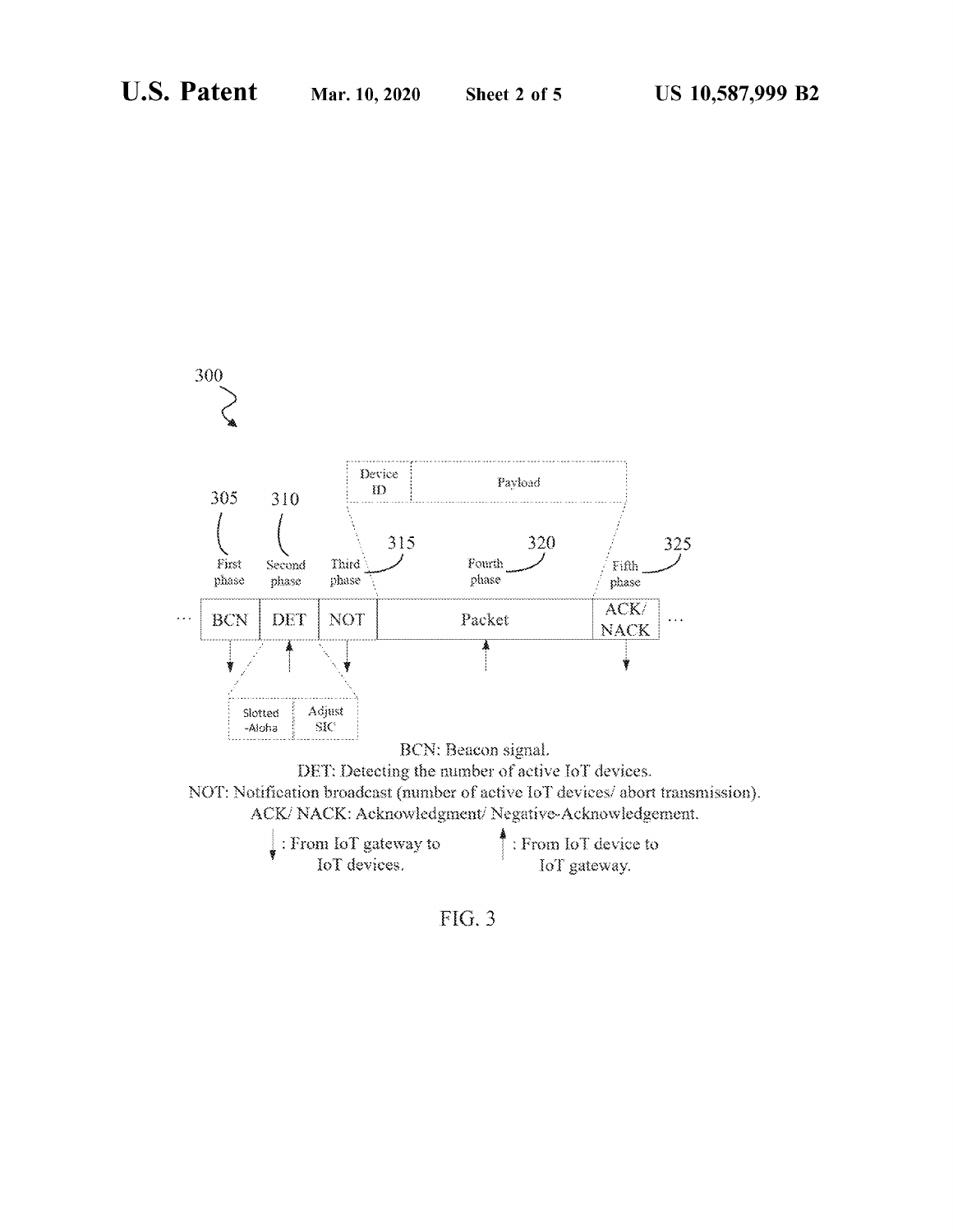

FIG. 4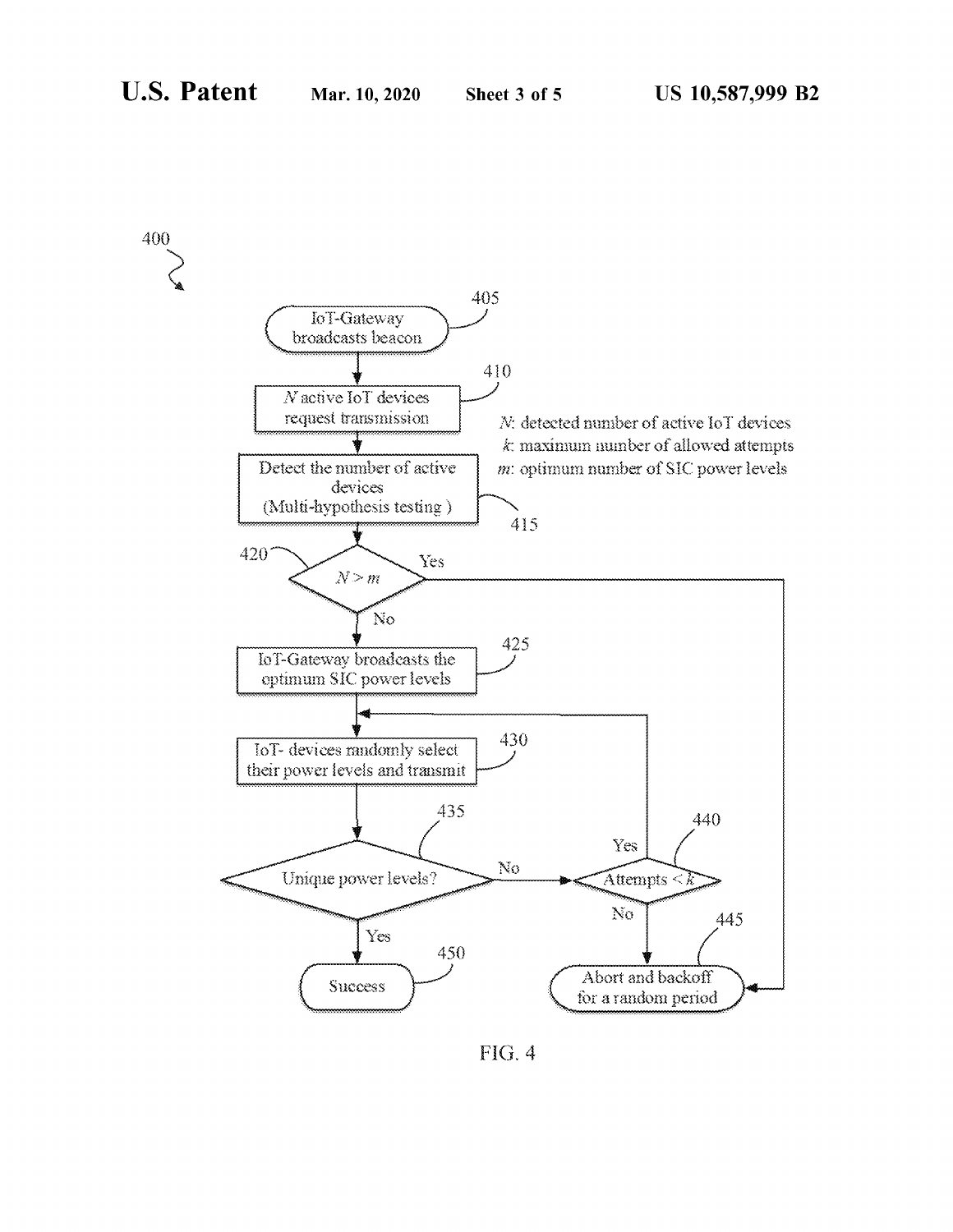





FIG. 6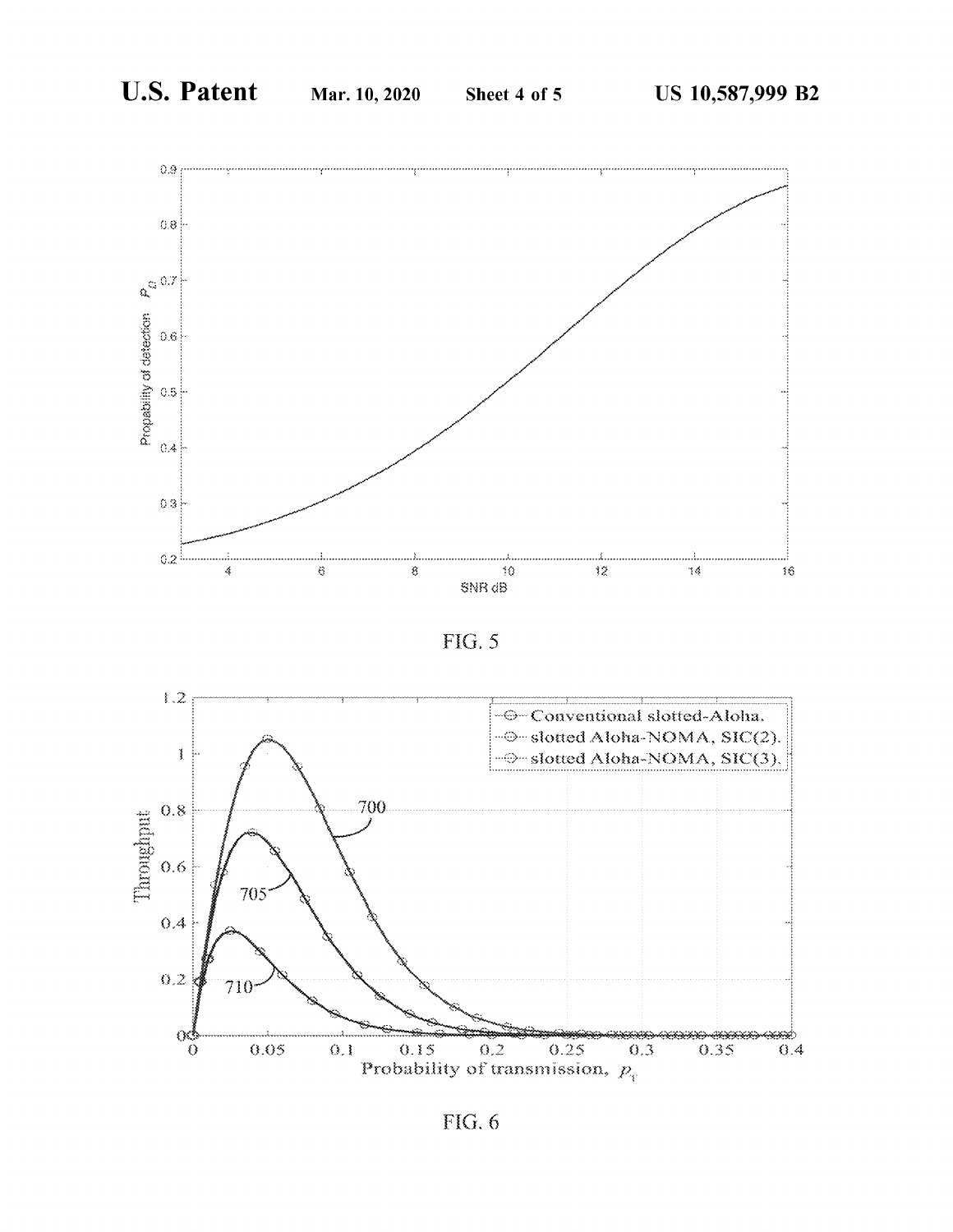

FIG. 7



**FIG. 8**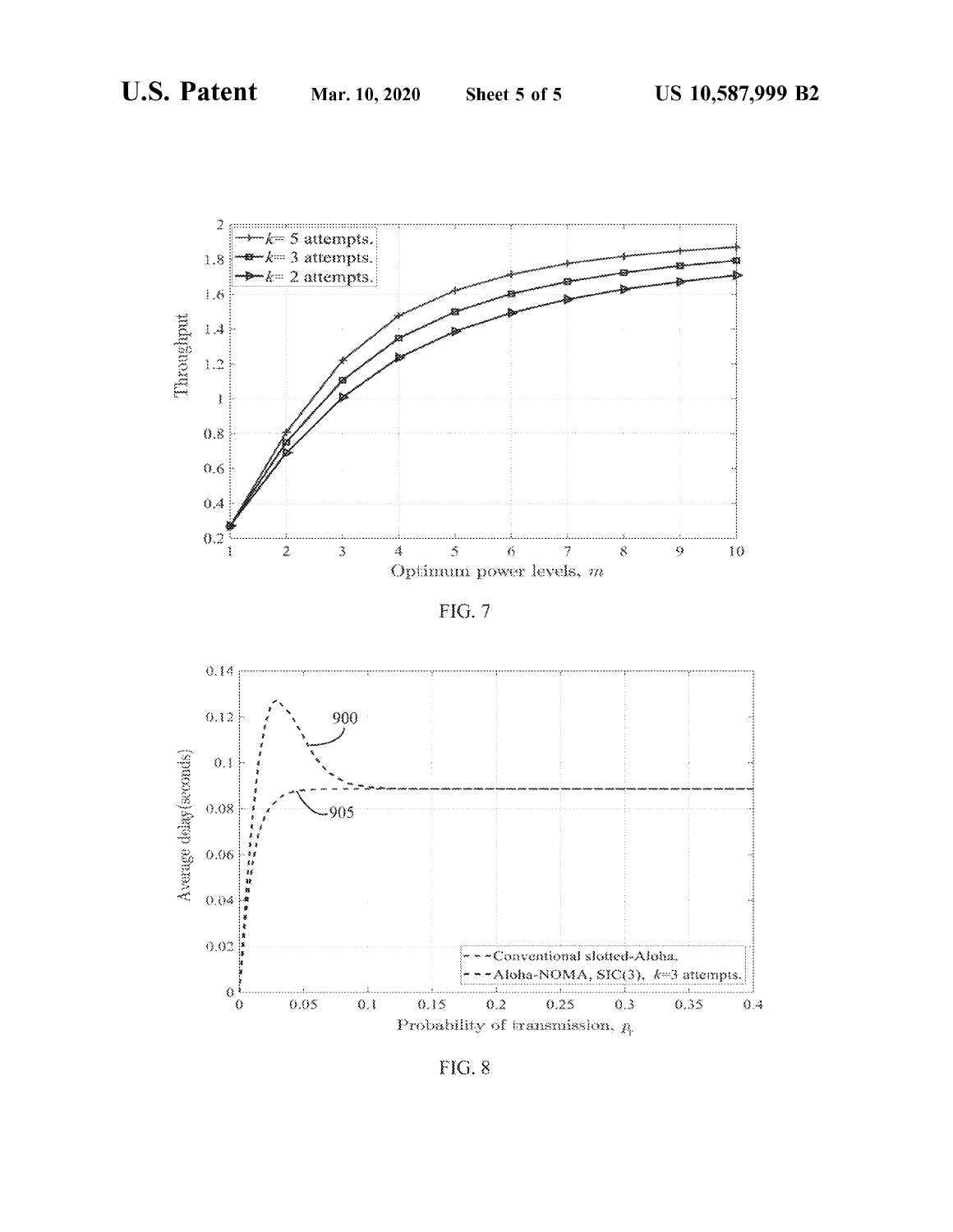$\overline{\phantom{a}}$ 

# **ENABLING SLOTTED ALOHA-NOMA FOR MASSIVE MACHINE-TO-MACHINE (M2M) COMMUNICATION IN INTERNET OF THING (lOT) NETWORKS**

#### CROSS-REFERENCE TO RELATED APPLICATIONS

This application claims priority to U.S. Provisional Patent Application No.  $62/653,887$  filed on Apr. 6, 2018, entitled  $10$ "Enabling Slotted Aloha-Noma for Massive Machine-To-Machine (M2M) Communication in Internet of Thing (IOT) Networks", which is incorporated by reference herein in its entirety.

## BACKGROUND OF THE INVENTION

The Internet of things (loT), which is the network of physical devices embedded with sensors, actuators, and connectivity, is being accelerated into the mainstream by the emergence of 5G wireless networking. The rapid growth of both the number of connected devices and the data volume that is expected to be associated with the Internet of Things (loT) applications, has increased the popularity of Machineto-Machine (M2M) type communication within 5G wireless communication systems. Uncoordinated random-access schemes have attracted lots of attention in the standards of cellular networks as a possible method for making a massive number of M2M communications possible with a low signaling overhead.

Uncoordinated random access protocols have attracted increased attention as a possible method for enabling massive numbers of M2M communications of short packets possible with a low signaling overhead. However, while uncoordinated medium access protocols, such as Aloha and slotted Aloha (SA), perform well in small networks, they cannot provide sufficient throughput in networks with large numbers of loT devices transmitting simultaneously over a shared medium, due to the numerous collisions at the loT gateway.

Accordingly, in view of the art considered as a whole at the time the present invention was made, it was not obvious to those of ordinary skill in the field of this invention how the problem of connecting a large number of low-complexity and power-limited loT devices over a shared wireless medium could be overcome.

#### BRIEF SUMMARY OF THE INVENTION

The Slotted Aloha-NOMA (SAN) protocol of the present 50 invention, addresses the problem of connecting many lowcomplexity and power-limited loT devices over a shared wireless medium via an loT gateway, without any human intervention. It also addresses assigning distinct optimum power levels in dynamic environments as a subproblem via use of a flexible frame structure, where the number of active loT devices is continuously changing.

In various embodiments, the present invention provides an uncoordinated, non-orthogonal, random-access protocol, which provides high throughput, while also being matched 60 to the low complexity requirements and the sporadic traffic pattern of loT devices.

In one embodiment, the present invention provides, a method for Machine-to-Machine (M2M) communication over a transmission medium. The method includes, broadcasting a notification signal, from an Internet of Things  $(IoT)$ gateway, to notify a plurality of loT devices that the loT

2

gateway is available to receive transmission packets over the transmission medium. The method further includes, transmitting a training sequence over the transmission medium from each active loT device of the plurality of devices in response to the notification signal and receiving a superposed signal at the loT gateway, wherein the superposed signal comprises each of the training sequences transmitted from each active loT device. The method further includes, determining, by the loT gateway, a number of active loT devices based upon the received superposed signal. If the number of active loT devices is less than or equal to a maximum number of optimum power levels of a Successive Interference Cancellation (SIC) receiver of the IoT gateway, a number of optimum power levels of the SIC receiver is set <sup>15</sup> to be equal to the number of active loT devices and the number of optimum power levels of the SIC receiver are broadcasted to the active loT devices. Alternatively, if the number of active loT devices is greater than a maximum number of optimum power levels of the SIC receiver, the method continues by aborting the setting of the number of optimum power levels of the SIC receiver and broadcasting a next notification signal comprising a random back-off request, to notify the plurality of loT devices that the loT gateway is available to receive transmission packets over the transmission medium and to request that the active IoT devices utilize a random back-off in a next transmission of the training sequence over the transmission medium.

If the number of active IoT devices is less than or equal to the number of optimum power levels of the SIC receiver, the method continues by receiving, at each of the active  $I \circ T$ devices, the number of optimum power levels of the SIC receiver, electing, by each of the active IoT devices, one of the optimum power levels of the SIC receiver and one of a plurality of receiving antennas of the SIC receiver and transmitting, by each of the active IoT devices, a device identification associated with the active loT device and a payload, the payload comprising the selected optimum power level of the SIC receiver and the selected receiving antenna of the SIC receiver. After receiving the device <sup>40</sup> identification and payload from each of the active loT devices, the method continues by, determining if the selected optimum power level of each of the active loT devices is distinct and establishing a connection between each of the active loT devices and the SIC receiver if the selected optimum power level of each of the active IoT devices is distinct. Alternatively, if the selected optimum power level of each of the active IoT devices is not distinct, the method continues by not establishing a connection between each of the active loT devices and transmitting a reselect signal to each of the active IoT devices to reselect an optimum power level. The steps of selecting optimum power levels is repeated until the selected optimum power levels are determined to be distinct or until a maximum number of attempts is exceeded. If the maximum number of attempts is exceeded without attaining distinct optimum power levels, the method continues by transmitting, from the loT gateway a negative-acknowledgement signal to each of the active IoT devices instructing each of the loT devices to utilize a random back-off in a next transmission of the training sequence over the transmission medium.

In one embodiment, the 10T gateway determines a number of active loT devices utilizing multi-hypothesis testing of the received superposed signal.

In an additional embodiment, the present invention provides a system for Machine-to-Machine (M2M) communication over a transmission medium which includes, a transmitter for broadcasting a notification signal over a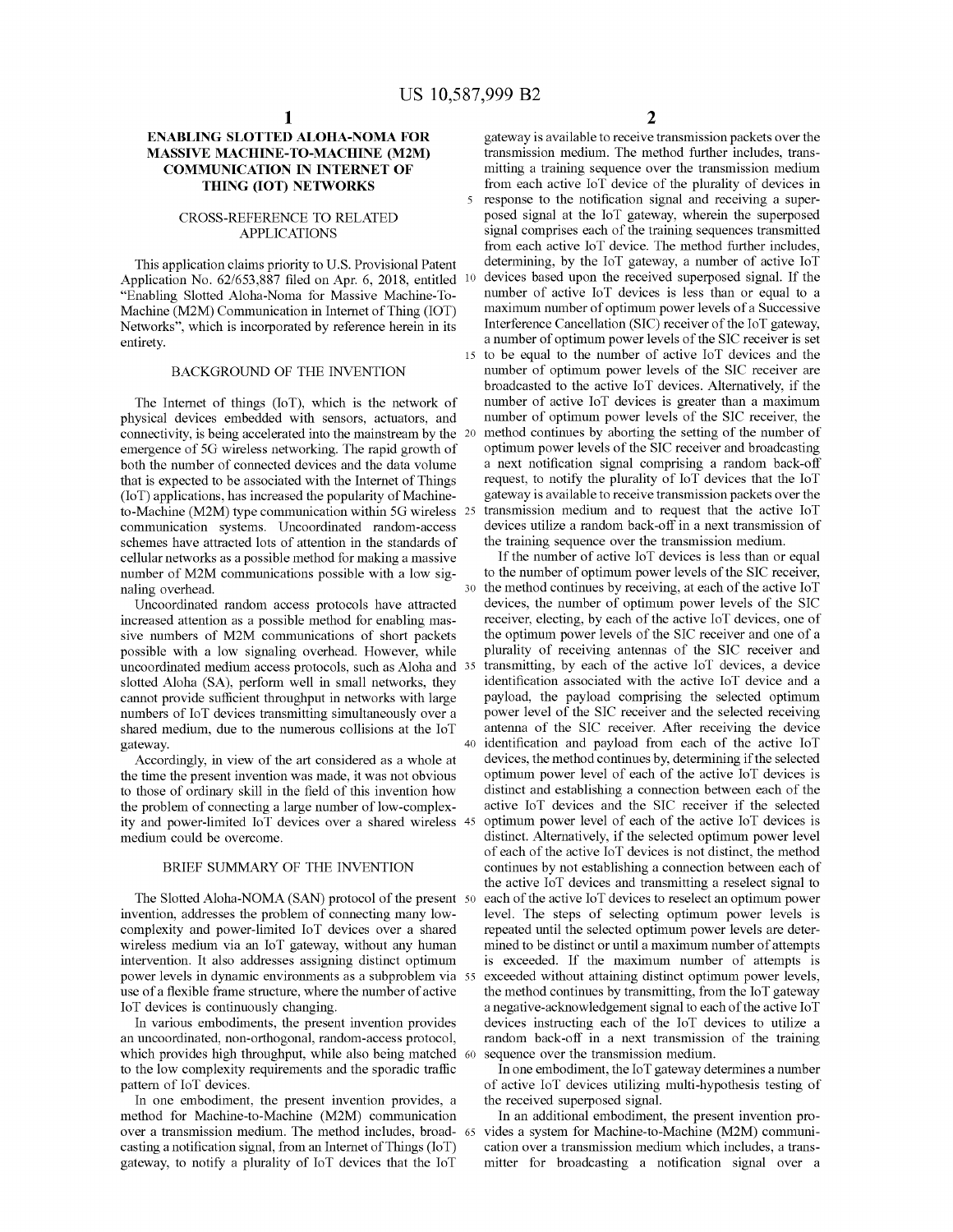transmission medium to notify a plurality of 10T devices that an loT gateway is available to receive transmission packets over the transmission medium and a receiver. The receiver for receiving a superposed signal at the loT gateway, wherein the superposed signal comprises a training sequence 5 transmitted from each active loT device of the plurality of loT devices, for determining a number of active loT devices based upon the received superposed signal, for setting a number of optimum power levels of a Successive Interference Cancellation (SIC) receiver of the loT gateway to be equal to the number of active loT devices, if the number of active loT devices is less than or equal to a maximum number of optimum power levels of the SIC receiver and for broadcasting the number of optimum power levels of the SIC receiver to the active loT devices.

The receiver is further for aborting the setting of the number of optimum power levels of the SIC receiver if the number of active loT devices is greater than a maximum number of optimum power levels of the SIC receiver and for broadcasting a next notification signal comprising a random back-off request, to notify a plurality of IoT devices that the loT gateway is available to receive transmission packets over the transmission medium and to request that the active loT devices utilize a random back-off in a next transmission of the training sequence over the transmission medium.

The receiver is further for receiving, from each active loT device, a device identification associated with the active loT device and a payload, the payload comprising a selected optimum power level of the SIC receiver and a selected receiving antenna of the SIC receiver, for determining if the 30 selected optimum power level of each of the active loT devices is distinct and for establishing a connection between each of the active loT devices and the SIC receiver if the selected optimum power level of each of the active loT devices is distinct.

The receiver is additionally for not establishing a connection between each of the active IoT devices and the SIC receiver if the selected optimum power level of each of the active loT devices is not distinct, for transmitting a reselect signal, from the loT gateway, to each of the active loT 40 a reselect signal to each ofthe active loT devices to reselect devices to reselect an optimum power level and a receiving antenna, for receiving, from each of the active loT devices, a device identification associated with the active loT device and a reselected payload at the SIC receiver, the reselected payload comprising a reselected optimum power level of the 45 SIC receiver and the selected receiving antenna of the SIC receiver, for detennining if the reselected optimum power level of each of the active loT devices is distinct, for repeating transmitting a reselect signal from the loT gateway, receiving a device identification and a reselected payload from each of the active loT devices at the SIC receiver and detennining if the reselected optimum power level of each of the active loT devices is distinct until the reselected  $optimum$  power each of the active IoT devices is determined to be distinct or until a maximum number of attempts has been exceeded and for transmitting a negative-acknowledgement signal to each of the active  $I \circ T$  devices instructing each of the IoT devices to utilize a random back-off in a next transmission of the training sequence over the transmission medium if the maximum number of attempts is exceeded.

In one embodiment, the receiver is further for detennining a number of active loT utilizing multi-hypothesis testing of the received superposed signal.

In an additional embodiment, the present invention provides a computer program product comprising computer 65 executable instructions embodied on a non-transitory computer-readable medium for perfonning steps which include,

4

broadcasting a notification signal to notify a plurality of IoT devices that an loT gateway is available to receive transmission packets over the transmission medium, receiving a superposed signal comprising a training sequence transmitted by each active IoT device of the plurality of IoT devices in response to the notification signal, determining a number of active loT devices based upon the received superposed signal, setting a number of optimum power levels of a Successive Interference Cancellation (SIC) receiver to be equal to the number of active IoT devices if the number of active loT devices is less than or equal to a maximum number of optimum power levels of the SIC receiver and broadcasting the number of optimum power levels of the SIC receiver to the active loT devices.

15 The computer program is further for aborting, by the loT gateway, the setting of the number of optimum power levels of the SIC receiver if the number of active loT devices is greater than a maximum number of optimum power levels of the SIC receiver and broadcasting a next notification signal, comprising a random back-off request, to notify the plurality of loT devices that the loT gateway is available to receive transmission packets over the transmission medium and to request that the active loT devices utilize a random back-off in a next transmission of the training sequence over the 25 transmission medium.

The computer program product is additionally for, receiving, from each active loT device, a device identification associated with the active loT device and a payload, the payload comprising a selected optimum power level of the SIC receiver and a selected receiving antenna of the SIC receiver, for detennining if the selected optimum power level of each of the active loT devices is distinct and for establishing a connection between each of the active loT devices and the SIC receiver if the selected optimum power <sup>35</sup> level of each of the active loT devices is distinct.

The computer program product is further for, not establishing a connection between each of the active IoT devices and the SIC receiver if the selected optimum power level of each of the active IoT devices is not distinct, for transmitting an optimum power level and a receiving antenna, for receiving, from each of the active loT devices, a device identification associated with the active loT device and a reselected payload at the SIC receiver, the reselected payload comprising a reselected optimum power level of the SIC receiver and the selected receiving antenna of the SIC receiver, for determining if the reselected optimum power level of each of the active loT devices is distinct, for repeating transmitting a reselect signal from the loT gateway, receiving a device identification and a reselected payload from each of the active loT devices at the SIC receiver and detennining if the reselected optimum power level of each of the active loT devices is distinct until the reselected optimum power each of the active IoT devices is determined to be distinct or until a maximum number of attempts has been exceeded and for transmitting a negative-acknowledgement signal to each of the active IoT devices instructing each of the IoT devices to utilize a random back-off in a next transmission of the training sequence over the transmission medium if the maximum number of attempts is exceeded.

In a particular embodiment, the computer program product determines a number of active loT devices by utilizing multi-hypothesis testing of the received superposed signal.

Under ideal conditions it has been shown that SAN, using power-domain orthogonality, can significantly increase the throughput using SIC (Successive Interference Cancellation) to enable correct reception of multiple simultaneously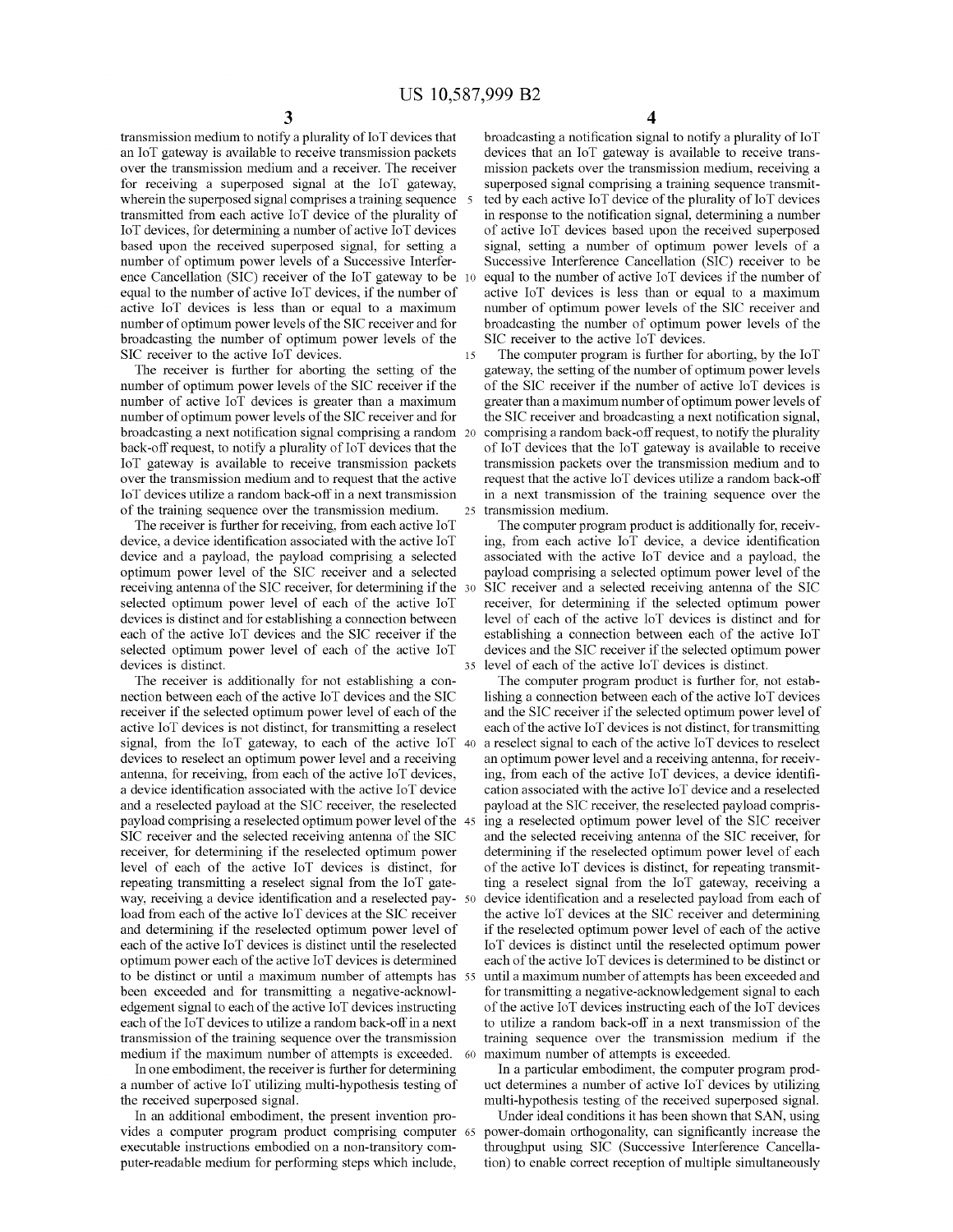transmitted signals. For this ideal perfonnance, the enhanced SAN receiver adaptively leams the number of active devices, which is not known a priori, using a fonn of multi-hypothesis testing. For small numbers of simultaneous transmissions, it is shown that there can be substantial throughput gain of 5.5 dB relative to pure Slotted Aloha  $(SA)$  for 0.07 probability of transmission and up to 3 active transmitters.

Accordingly, the present invention provides an improved system and method for connecting a large number of low- <sup>10</sup> complexity and power-limited loT devices over a shared wireless medium.

#### BRIEF DESCRIPTION OF THE DRAWINGS

For a fuller understanding of the invention, reference should be made to the following detailed description, taken in connection with the accompanying drawings, in which:

FIG. 1 is an illustration of a use case of the SAN protocol (Slotted-Aloha, Non-Orthogonal Multiple-Input Multiple-Output (NOMA)) protocol as implemented in a smart home with IoT, in accordance with an embodiment of the present invention.

FIG. 2 is an illustration of Successive Interference Cancellation (SIC) receiver, in accordance with an embodiment 25 of the present invention.

FIG. 3 is an illustration of the SAN protocol frame structure, in accordance with an embodiment of the present invention.

FIG. 4 is a flow diagram illustrating the SAN protocol 30 phases, in accordance with an embodiment of the present invention.

FIG. 5 is a graphical illustration of the detection probability of the number of active devices as a function of SNR, in accordance with an embodiment of the present invention. 35

FIG. 6 is a graphical illustration of the throughput of SA vs. SAN for different values of probability of transmission when  $M=50$  and  $k=3$ , in accordance with an embodiment of the present invention.

FIG. 7 is a graphical illustration of the throughput of SAN  $40$ for different optimum power levels when  $k=2$ , 3 and 5 and M=lO, in accordance with an embodiment of the present invention.

FIG. 8 is a graphical illustration comparing the average channel access delay based upon the probability of transmission for conventional SA and SAN, in accordance with an embodiment of the present invention.

## DETAILED DESCRIPTION OF THE INVENTION

In various embodiments, the present invention advances a novel MAC protocol, referred to as Slotted-Aloha NOMA (SAN), which is matched to IoT/M2M applications and which is scalable, energy efficient and provides high 55 throughput.

The present invention exploits the simplicity of SA (Slotted Aloha) and the superior throughput of non-orthogonal multiple access (NOMA) and its ability to resolve collisions utilizing a successive interference cancellation (SIC) 60 receiver. The SAN protocol provided by the present invention and subsequent enhancements are a promising candidate MAC protocol that can be utilized for low complexity loT devices.

The main bottleneck of Slotted-Aloha (SA) systems is the 65 low throughput resulting from the high number of collisions. The present invention addresses this bottleneck by incorpo-

rating the concept of non-orthogonal multiple access (NOMA) in order to use the power domain to provide access for multiple loT devices. In SAN, the signaling overhead is reduced in the detection phase of the proposed protocol where the number of active loT devices are detected by the gateway using a fonn of multiple hypotheses testing. It is also an energy efficient protocol due to the fact that a Successive Interference Cancellation (SIC) receiver resolves collisions, and thus minimizes retransmission. In view ofthe current state of the art, the present invention increases the conventional pure SA throughput significantly.

The SAN protocol provided by the present invention is suitable for various scenarios where many loT devices are transmitting to an loT gateway simultaneously, on the same 15 frequency, but with different power levels. In the present invention, the signals received at the loT gateway can be separated via use of an SIC receiver.

An exemplary illustration of the SAN scenario of the present invention is depicted in FIG. 1 as a smart home 100 with an IoT network. In this model, IoT devices 110, 112, 114, 116, 118 send their data to the loT gateway 105 using the SAN protocol and the loT gateway 105 distinguishs the signals utilizing an SIC receiver. The loT gateway 105 may then send data received from the loT devices 110, 112, 114, 116, 118 to an Internet-based cloud server 120, which may be accessed by a remote device 125.

A SIC receiver has the ability to receive two or more signals, concurrently, that would otherwise cause a collision. In general, the SIC receiver is able to decode the stronger signal, subtract it from the combined signal, and extract the weaker one from the residue. As shown in FIG. 2 an SIC receiver 200 may receive a composite signal 205 comprising signals transmitted from three different loT devices, along with the associated interference. The SIC receiver 200 detects the strongest signal  $(x1)$  210 from the composite signal 205, and then subtracts the interference associated with x1 from the composite signal 220 to detect the second signal (x2) 225. The SIC receiver 200 then subtracts the interference associated with the second signal x2 from the composite signal  $230$  to detect the third signal  $(x3)$   $235$ .

One of the main challenges for enabling the practical implementation of the SAN protocol is the assignment of proper power levels for the loT devices before transmitting the information. If the proper power levels for the loT devices are not determined, the signals received from different loT devices carmot be extracted successively from the composite received signal. This issue becomes more challenging in dynamic environments where the number of loT devices with information ready to send is continuously 50 changing.

In the present invention, this challenge is addressed via a flexible frame structure. Such a scheme provides great flexibility in adapting to changing network environments. This structure is opposite to that of Time Division Multiple Access (TDMA) or Frequency Division Multiple Access (FDMA) techniques in which a new user arrival can completely change the overall frame structure such that the additional user must be assigned at least one slot within the frame.

As illustrated in FIG. 3, the proposed frame structure 300 is composed of 5 phases. In the first phase 305, the loT gateway transmits a beacon signal to announce its readiness to receive packets. In the second phase 310, the loT devices with packets ready to transmit send a training sequence to aid the IoT gateway in detecting the number of active IoT devices in the transmission medium. The loT gateway detects the number of devices requesting transmission via a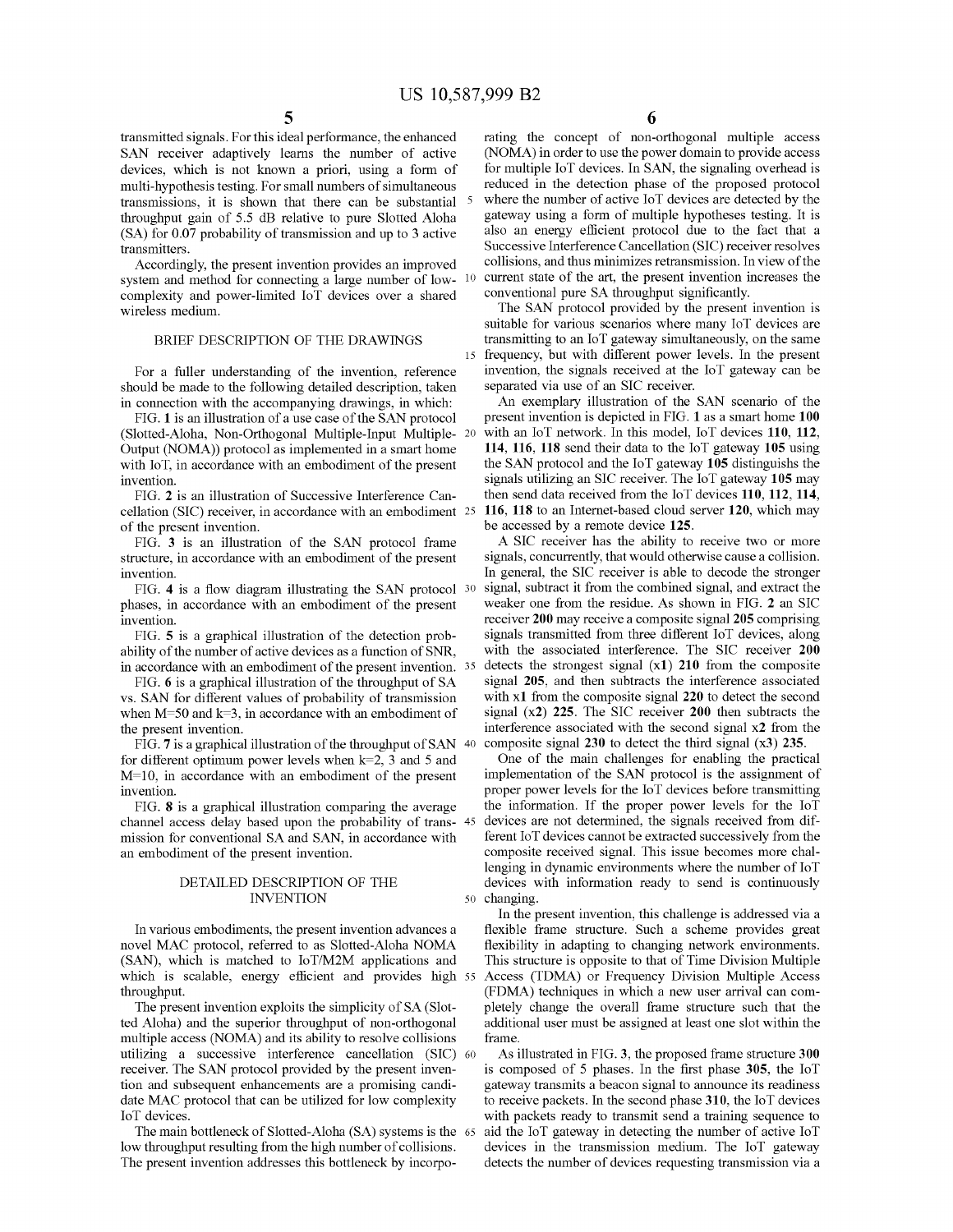form of multiple hypotheses testing and adjusts the degree of SIC receiver for the optimum power levels. In practice, the SIC receiver has a fixed range of optimum power levels (e.g.  $m=2, 3$ ). If the IoT devices were registered with the gateway, instead of the using multi-hypothesis testing method of the 5 present invention, implementation would be simpler, however, doing so would significantly increase the length of the control phase and thus decrease the payload, or throughput, considering the potentially large number of loT devices. In the third phase **315,** if the detected number of active loT <sup>10</sup> devices is not in the range of the total optimal power levels the loT gateway aborts the transmission and starts the frame again by sending a new beacon signal and implying that the active transmitters utilize a random back-off in the next transmission. Alternatively, if the detected number of <sup>15</sup> devices is in range of the SIC receiver, the loT gateway broadcasts the degree of the SIC receiver to the transmitters and then each active loT device randomly picks one of receiving antennas using a pre-calculated precoding matrix, and picks one of the optimum power levels.

In the fourth phase **320** the loT device send packets, comprising a device ID and a payload, to the SIC receiver. If the choices at each of the receiving antennas are distinct, the SIC receiver can decode the self-identifying signals (device ID+payload) and then the gateway sends an 25 acknowledgement (ACK) to the active loT devices. However, if the active loT devices did not select distinct power levels, the reselection process is repeated and after a few attempts, if there is no successful transmission, the loT devices receive a negative-acknowledgment (NACK) and 30 enter a random back-off mode. As such, in the fifth phase **325,** the receiver sends anACK or NACK to the loT devices. This method improves fairness among the users and will allow for the possibility of fewer active users in the next session, which will improve the probability of successful <sup>35</sup> transmission.

FIG. 4 illustrates a flow diagram of the method of the present invention **400** for achieving M2M communication over a transmission medium. At a first step **405,** the method includes, broadcasting a notification signal, from an Internet 40 of Things ( $\text{loT}$ ) gateway, to notify a plurality of  $\text{IoT}$  devices that the loT gateway is available to receive transmission packets over the transmission medium. At a next step **410,** each of the active IoT devices having packets ready to send over the transmission medium transmit a training sequence 45 over the transmission medium in response to the notification signal. After receiving a superposed signal at the loT gateway, wherein the superposed signal comprises each of the training sequences transmitted from each active loT device the method continues at the next step 415 by detecting the 50 number of active loT devices based upon the received superposed signal. In a particular embodiment, multi-hypothesis testing can be used to determine the number of active loT device from the superposed signal.

Following the determination of the number of active IoT 55 devices, the method continues at **420** by determining if the number of active loT devices is less than or equal to a maximum number of optimum power levels of a Successive Interference Cancellation (SIC) receiver of the IoT gateway. If the number of active IoT devices is less than or equal to  $60$ a maximum number of optimum power levels of the SIC receiver, the method continues at **425** by setting a number of optimum power levels of the SIC receiver to be equal to the number of active loT devices and broadcasting, by the loT gateway, the number of optimum power levels of the SIC <sup>65</sup> receiver to the active loT devices. Alternatively, If the number of active loT devices is greater than a maximum

number of optimum power levels of the SIC receiver, the method continues at **445** by aborting the transmission and broadcasting a next notification signal comprising a random back-off request, to notify the plurality of IoT devices that the loT gateway is available to receive transmission packets over the transmission medium and to request that the active loT devices utilize a random back-off in a next transmission of the training sequence over the transmission medium.

If the number of active IoT devices is less than or equal to a maximum number of optimum power levels of the SIC receiver, after setting a number of optimum power levels of the SIC receiver to be equal to the number of active loT devices and broadcasting the number of optimum power levels of the SIC receiver to the active IoT devices, the method continues at 430 by receiving, at each of the active 10T devices, the number of optimum power levels ofthe SIC receiver, selecting, by each of the active IoT devices, one of the optimum power levels of the SIC receiver and one of a  $_{20}$  plurality of receiving antennas of the SIC receiver and transmitting, by each of the active loT devices, a device identification associated with the active loT device and a payload, the payload comprising the selected optimum power level of the SIC receiver and the selected receiving antenna of the SIC receiver. After transmitting the IoT power levels to the receiver, the method continues at **435** by determining if the selected optimum power level of each of the active loT devices is distinct. If the selected optimum power level of each of the active IoT devices is distinct, the method continued at 450 by establishing a connection between each of the active  $I \circ \overline{I}$  devices and the SIC receiver if the selected optimum power level of each of the active  $I \circ T$ devices is distinct.

Alternatively, if it is determined that the selected optimum power level of each of the active IoT devices is not distinct, the method continues at 440 by not establishing a connection between each of the active IoT devices and the SIC receiver and repeating the steps of transmitting and reselecting optimum power levels of the SIC receiver at each of the active loT devices, until the reselected optimum power each of the active IoT devices is determined to be distinct or until a maximum number of attempts  $(\leq k)$  has been exceeded. If the maximum number of attempts has been exceeded, the method continues to step **445** where the connection is aborted and a negative-acknowledgement (NACK) signal to each of the active loT devices instructing each of the loT devices to utilize a random back-off in a next transmission of the training sequence over the transmission medium when a maximum number of attempts has been exceeded.

As previously described, a form of multiple hypothesis testing may be used to determine the number of active loT devices from the composite signal received at the SIC receiver. The detection of active loT devices starts in the second phase 310 of the SAN frame, as previously presented in FIG. 3.

After receiving the beacon, all the loT devices send, at the same power level, a training sequence of length L using the SAN protocol. The superposed received signal at the loT gateway from N active transmitting loT devices is given by:

$$
y=Hs+2,\tag{1}
$$

where  $H=[h_1, h_2, \ldots, h_N] \in \mathbb{R}^{1 \times N}$  and  $h_n$  is the channel gain between the nth IoT device and the IoT gateway.  $s \in$ R *NxL* is the transmit sequence (e.g. BPSK) from N loT active devices and wER *1xL* is the additive white Gaussian noise with zero mean and variance  $\sigma^2$ . The multiple hypothesis test is used to detect the number of N active IoT devices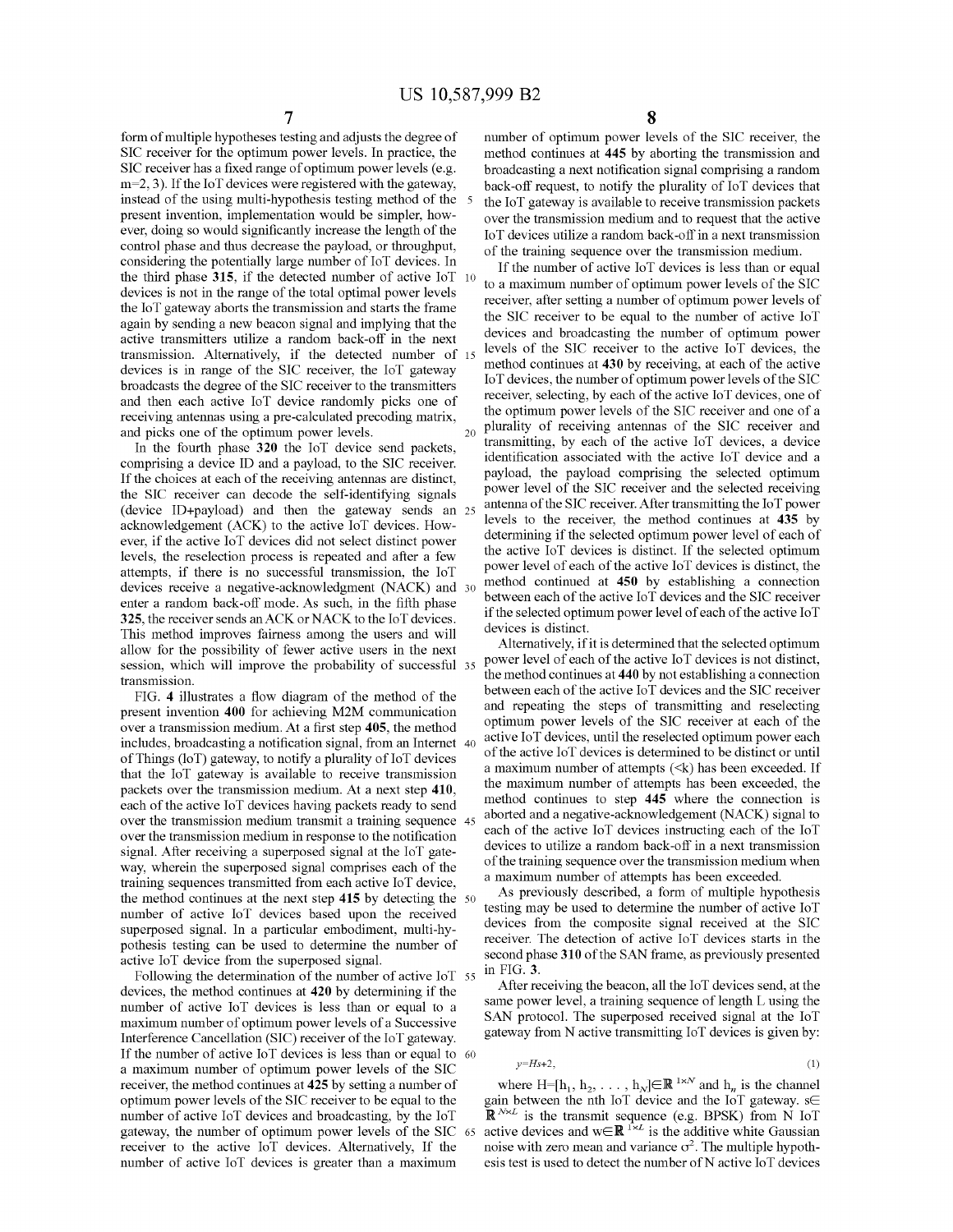from the total M loT device. The following procedure is used to sequentially detect the number of active devices:

 $\mathcal{H}_{\alpha}$ : Received signal contains only noise

y=w

 ${\cal H}_1$ : Received signal contains data from at least one IoT device

$$
y=h_1s_1+w,\tag{2}
$$

 $\mathcal{H}_{N}$ : Received signal contains data from at most N IoT  $_{10}$ device

 $v=Hs+w$ 

We assume  $h_n=1$ ,  $\forall n \in \{1, 2, \ldots, N\}$ . Following the Neyman-Pearson (NP) test, we can write the Likelihood  $_{15}$ Ration (LR) testing [10]  $\mathcal{H}_{N}$  vs.  $\mathcal{H}_{N-1}$  as:

$$
\frac{p\left(y; \sum_{n=1}^{N} s_n, H_N\right)}{p\left(y; \sum_{n=1}^{N-1} s_n, H_{N-1}\right)} = \frac{\exp\left[\frac{1}{2\sigma^2} \left(y - \sum_{n=1}^{N} h_n s_n\right)^T \left(y - \sum_{n=1}^{N} h_n s_n\right)\right]}{\exp\left[\frac{1}{2\sigma^2} \left(y - \sum_{n=1}^{N-1} h_n s_n\right)^T \left(y - \sum_{n=1}^{N-1} h_n s_n\right)\right]} \geq \mathcal{H}_N \qquad 25
$$
\n
$$
N = 1, \dots M
$$
\n(3)

where  $s \in \mathbb{R}^{1 \times L}$  is the transmitted sequence from the *n<sup>th</sup>* loT device. By taking the logarithm, (3) is simplified to:

$$
T(y) = \frac{1}{L} \sum_{l=0}^{L-1} y \ge \frac{\mathcal{H}_{N-1}}{\mathcal{H}_{N}}
$$
\n
$$
\frac{2\sigma^2 \ln y - \left( \left( \sum_{n=1}^{N-1} h_n s_n \right) \left( \sum_{n=1}^{N-1} h_n s_n \right)^T + \left( \sum_{n=1}^{N} h_n s_n \right) \left( \sum_{n=1}^{N} h_n s_n \right)^T \right)}{-2 \left( \sum_{n=1}^{N-1} h_n s_n + \sum_{n=1}^{N-1} h_n s_n \right)} = \gamma'
$$
\n(4)

The NP detector, or the test statistic in  $(4)$  compares the  $45$ sample mean of the received signal to the threshold  $\gamma'$  to decide on a hypothesis  $\mathcal{H}_{N}$  or  $\mathcal{H}_{N-1}$ . The NP test terminates if the number of detecting devices exceeds the SIC receiver optimum power levels, which are 3 levels in this embodiment. To compute the threshold  $\gamma$ <sup>'</sup> in (4) for a desired probability of false alarm  $P_{EA}$ , which occurs when deciding  $\mathcal{H}_N$  if the test in (4) is greater than the threshold  $\gamma'$ , so that P*FA* can be written as:

$$
P_{EA} = P(T(y) \gamma'; \mathcal{H}_N) \tag{5}
$$

Since the test in (4) under both hypothesis is a Gaussian distribution, that

$$
T(y) \sim \mathcal{N}\left(\sum_{l=0}^{L-1} \sum_{n=1}^{N-1} s_n, \frac{\sigma^2}{L}\right)
$$
 under  

$$
\mathcal{H}_{N-1}
$$
 and  $T(y) \sim \mathcal{N}\left(\sum_{l=0}^{L-1} \sum_{n=1}^{N} s_n, \frac{\sigma^2}{L}\right)$ 

$$
10
$$

under  $\mathcal{H}_{N}(5)$  is rewritten as:

(6) 
$$
P_{FA} = Q \left( \frac{\gamma' - \sum_{l=0}^{L-1} \sum_{n=1}^{N} s_n}{\sqrt{\sigma^2 / L}} \right)
$$

Thus, the threshold  $\gamma'$  is given by:

$$
\gamma = Q^{-1} (P_{FA})^{\sqrt{2}} Q^{-1} L + \sum_{i=0}^{L-1} \sum_{n=1}^{N} S_n \tag{7}
$$

Following the same steps, the probability of detecting the number of active devices is:

$$
P_D = Q \left( \frac{\gamma' - \sum_{l=0}^{L-1} \sum_{n=1}^{N-1} s_n}{\sqrt{\sigma^2 / L}} \right)
$$
\n(8)

From (7), (8), the  $P_D$  can be written as a function of energy to noise ratio as:

$$
P_D = Q \left( Q^{-1} (P_{FA}) + \frac{\sum_{i=0}^{L-1} \sum_{n=1}^{N} s_n - \sum_{i=0}^{L-1} \sum_{n=1}^{N-1} s_n}{\sqrt{\sigma^2 / L}} \right)
$$
(9)

<sup>30</sup> The probability of correct detection of the number of active users as a function of the SNR for  $P_{FA}=0.1$  is shown in FIG. 5. It can be seen that the detection performance increases monotonically and smoothly with increasing SNR. In accordance with an exemplary embodiment, the simu-

 $35$  lation results are presented to evaluate the throughput performance of the SAN protocol. Throughout the simulation, it is assumed that there is one loT gateway with a single antenna and a total of M IoT devices. A binomial distribution is considered to model the random number of active loT <sup>40</sup> devices N, each with a probability of transmission  $p_T$ .

$$
P_T(N; p_T, M) = {M \choose N} p_T^N (1 - p_T)^{M - N}
$$
\n(10)

FIG. 6 shows the throughput of SAN for different values of  $p_T$  (probability of transmission), M=10 and k=3 attempts for the random selection of distinct optimum power levels. FIG. 6 shows a comparison of throughput for conventional SA 610, SAN using a SIC receiver with 2 optimum power levels 605 and SNA using a SIC receiver with 3 optimum power levels 600. Throughput is the number of successful transmissions for each probability of transmission. As 55 expected, the throughput decreases with increasing probability of transmission. More importantly, the throughput of the SAN protocol is always higher than that of the pure SA protocol. In particular, when the probability of transmission is 0.25, the throughput of SAN with 3 power levels becomes <sup>60</sup> almost 5 times higher than that of (conventional) pure SA. Additionally, SAN is shown to significantly increase the throughput (max of 1.05) compared with 0.36 in SA 610, when using a SIC receiver with 3 optimum power levels for a total number of 60 loT devices. This demonstrates that 65 NOMA with a SIC receiver 600, 605 can help improve the throughput of pure SA, especially when the loT devices are

active.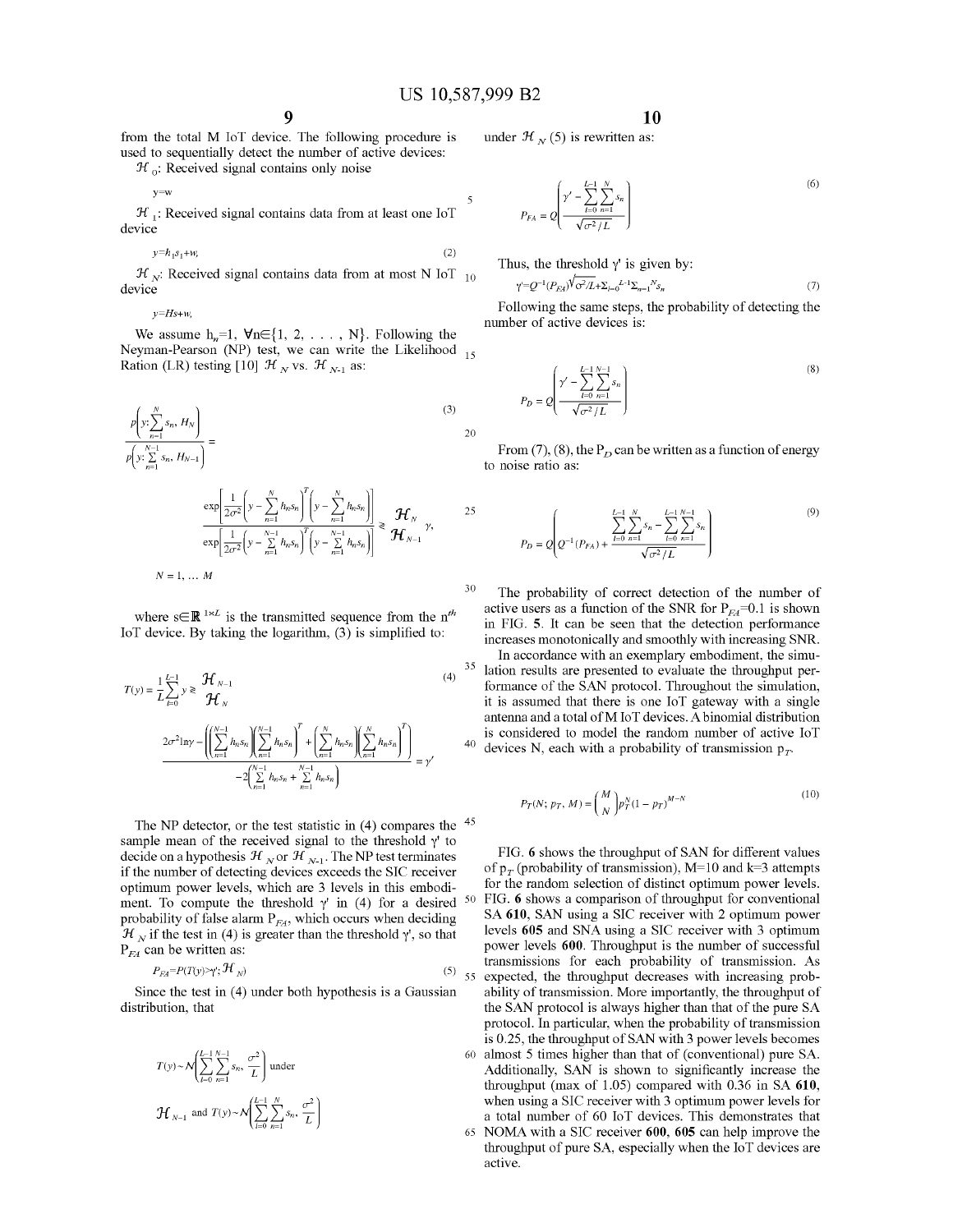In order to see the impact of the number of optimum power levels on the throughput of SAN, the throughput of SAN for different power levels is shown in FIG. 7. For  $M=10$ ,  $k=3$ ,  $k=2$ ,  $k=1$  and probability of transmission of 0.25. As shown, the throughput of SAN increases with the increase in optimum power levels (SIC degree). For example, SAN with 3 power levels has a higher throughput than SAN with 2 power levels. However, the throughput improvement becomes insufficient for optimum power levels greater than 5 (saturation in the throughput gain). Also, the simulation results in FIG. 7, shows the impact of the number of attempts k, for picking distinct optimum power levels, on throughput for different optimal power levels. The more attempts allowed for picking the optimum power levels, the higher the throughput that can be achieved at the cost of increased delay.

As shown in FIG.  $8$ , at a low probability of transmission, the SAN protocol **805** of the present invention has a larger average channel access delay compared with conventional SA protocol 800. Additionally, at a high probability of <sup>20</sup> transmission, both SAN **805** and SA **800** deliver the same average channel access delay.

The present invention provides an enhancement of the recently proposed SAN MAC layer protocol that is easy to implement, energy efficient, scalable and compatible with 25 the low complexity requirements of loT devices. The synergistic combination of SA protocol with NOMA and SIC receivers was demonstrated to significantly improve the throughput performance with respect to the SA protocol. In various embodiments, the present invention enhances the SAN protocol by providing the loT gateway a means to determine the number of active loT devices in the medium. Knowing the number of active loT devices is essential in order to optimize the SIC power levels and the ability to distinguish between signals from different loT devices transmitting on the same time and frequency. In the case of a massive number of active loT devices, the power levels become high, whereas the loT devices usually have limited power capabilities. Therefore, in the present invention, the number of active devices that can achieve a successful transmission using SIC is limited to keep the power levels modest. It was shown that with correct detection, there is a substantial throughput gain of 5.5

Hardware and Software Infrastructure Examples

The present invention may be embodied on various computing platforms that perform actions responsive to software-based instructions and most particularly on touchscreen portable devices. The following provides an antecedent basis for the information technology that may be utilized to enable the invention.

The computer readable medium described in the claims below may be a computer readable signal medium or a computer readable storage medium. A computer readable storage medium may be, for example, but not limited to, an electronic, magnetic, optical, electromagnetic, infrared, or 55 semiconductor system, apparatus, or device, or any suitable combination of the foregoing. More specific examples (a non-exhaustive list) of the computer readable storage medium would include the following: an electrical connection having one or more wires, a portable computer diskette, a hard disk, a random access memory (RAM), a read-only memory (ROM), an erasable programmable read-only memory (EPROM or Flash memory), an optical fiber, a portable compact disc read-only memory (CD-ROM), an optical storage device, a magnetic storage device, or any suitable combination of the foregoing. In the context of this document, a computer readable storage medium may be any

non-transitory, tangible medium that can contain, or store a program for use by or in connection with an instruction execution system, apparatus, or device.

A computer readable signal medium may include a propagated data signal with computer readable program code embodied therein, for example, in baseband or as part of a carrier wave. Such a propagated signal may take any of a variety of forms, including, but not limited to, electromagnetic, optical, or any suitable combination thereof. A computer readable signal medium may be any computer readable medium that is not a computer readable storage medium and that can communicate, propagate, or transport a program for use by or in connection with an instruction execution system, apparatus, or device. However, as indicated above, due to circuit statutory subject matter restrictions, claims to this invention as a software product are those embodied in a non-transitory software medium such as a computer hard drive, flash-RAM, optical disk or the like.

Program code embodied on a computer readable medium may be transmitted using any appropriate medium, including but not limited to wireless, wire-line, optical fiber cable, radio frequency, etc., or any suitable combination of the foregoing. Computer program code for carrying out operations for aspects of the present invention may be written in any combination of one or more programming languages, including an object oriented programming language such as Java, C#, C++, Visual Basic or the like and conventional procedural programming languages, such as the "C" programming language or similar programming languages.

Aspects of the present invention are described below with reference to flowchart illustrations and/or block diagrams of methods, apparatus (systems) and computer program products according to embodiments of the invention. It will be understood that each block of the flowchart illustrations and/or block diagrams, and combinations of blocks in the flowchart illustrations and/or block diagrams, can be implemented by computer program instructions. These computer program instructions may be provided to a processor of a general-purpose computer, special purpose computer, or other programmable data processing apparatus to produce a machine, such that the instructions, which execute via the processor of the computer or other programmable data processing apparatus, create means for implementing the functions/acts specified in the flowchart and/or block diagram block or blocks.

These computer program instructions may also be stored in a computer readable medium that can direct a computer, other programmable data processing apparatus, or other devices to function in a particular manner, such that the instructions stored in the computer readable medium produce an article of manufacture including instructions which implement the function/act specified in the flowchart and/or block diagram block or blocks.

The computer program instructions may also be loaded onto a computer, other programmable data processing apparatus, or other devices to cause a series of operational steps to be performed on the computer, other programmable apparatus or other devices to produce a computer implemented process such that the instructions which execute on the computer or other programmable apparatus provide processes for implementing the functions/acts specified in the flowchart and/or block diagram block or blocks.

It should be noted that when referenced, an "end-user" is an operator of the software as opposed to a developer or author who modifies the underlying source code of the software. For security purposes, authentication means iden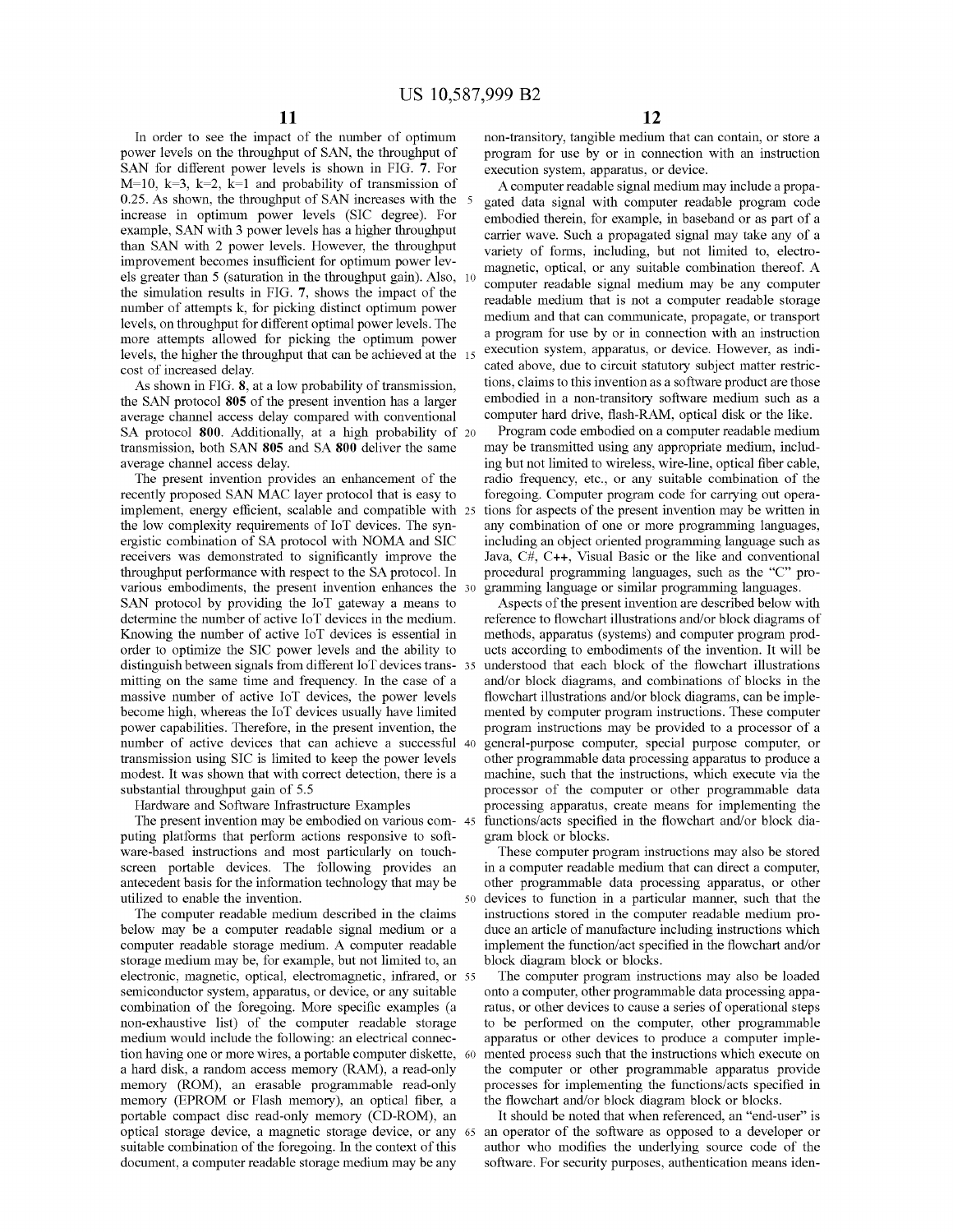tifying the particular user while authorization defines what procedures and functions that user is pennitted to execute. What is claimed is:

1. A method for Machine-to-Machine (M2M) communication over a transmission medium, the method comprising:

- broadcasting a notification signal, from an Internet of Things  $(IoT)$  gateway, to notify a plurality of  $IoT$ devices that the loT gateway is available to receive transmission packets over the transmission medium;
- transmitting a training sequence over the transmission 10 medium from each active  $I \circ T$  device of the plurality of devices in response to the notification signal;
- 15 receiving a superposed signal at the loT gateway, wherein the superposed signal comprises each of the training sequences transmitted from each active loT device;
- detennining, by the loT gateway, a number of active loT devices based upon the received superposed signal;
- if the number of active loT devices is less than or equal to a maximum number of optimum power levels of a Successive Interference Cancellation (SIC) receiver of <sup>20</sup> the loT gateway, setting a number of optimum power levels of the SIC receiver to be equal to the number of active loT devices; and
- broadcasting, by the loT gateway, the number of optimum power levels of the SIC receiver to the active loT <sup>25</sup> devices.

2. The method of claim **1,** further comprising, if the number of active loT devices is greater than a maximum number of optimum power levels of the SIC receiver:

- aborting, by the IoT gateway, the setting of the number of  $30$ optimum power levels of the SIC receiver; and
- broadcasting, by the loT gateway, a next notification signal comprising a random back-off request, to notify the plurality of loT devices that the loT gateway is available to receive transmission packets over the transmission medium and to request that the active loT devices utilize a random back-offin a next transmission of the training sequence over the transmission medium.
- 3. The method of claim **1,** further comprising:
- receiving, at each of the active IoT devices, the number of  $40$ optimum power levels of the SIC receiver;
- selecting, by each of the active loT devices, one of the optimum power levels of the SIC receiver and one of a plurality of receiving antennas of the SIC receiver;
- transmitting, by each of the active loT devices, a device <sup>45</sup> identification associated with the active loT device and a payload, the payload comprising the selected optimum power level of the SIC receiver and the selected receiving antenna of the SIC receiver;
- receiving, at the SIC receiver, the device identification 50 and the payload from each of the active loT devices;
- determining if the selected optimum power level of each of the active loT devices is distinct; and
- establishing a connection between each of the active IoT devices and the SIC receiver if the selected optimum <sup>55</sup> power level of each of the active IoT devices is distinct. 4. The method of claim 3, further comprising:
- not establishing a connection between each of the active loT devices and the SIC receiver if the selected optimum power level of each of the active loT devices is <sup>60</sup> not distinct;
- transmitting a reselect signal, from the loT gateway, to each of the active loT devices to reselect an optimum power level and a receiving antenna;
- reselecting, by each of the active loT devices, one of the <sup>65</sup> optimum power levels of the SIC receiver and one of a plurality of receiving antennas of the SIC receiver;
- transmitting, by each of the active loT devices, a device identification associated with the active loT device and a reselected payload, the payload comprising a reselected optimum power level of the SIC receiver and the selected receiving antenna of the SIC receiver;
- transmitting, by each of the active  $I \circ T$  devices, the device identification associated with the active loT device and the reselected payload;
- receiving, at the SIC receiver, the device identification and the reselected payload for each of the active loT devices;
- determining if the reselected optimum power level of each of the active loT devices is distinct;
- repeating transmitting a reselect signal from the loT gateway, reselecting one of the optimum power levels, transmitting a reselected payload comprising the reselected optimum power level, receiving the device identification and the reselected payload for each of the active loT devices at the SIC receiver and detennining if the reselected optimum power level of each of the active loT devices is distinct until the reselected optimum power each of the active loT devices is determined to be distinct or until a maximum number of attempts has been exceeded; and
- transmitting, from the loT gateway a negative-acknowledgement signal to each of the active loT devices instructing each of the IoT devices to utilize a random back-off in a next transmission of the training sequence over the transmission medium when a maximum number of attempts has been exceeded.

5. The method of claim **1,** wherein detennining, by the loT gateway, a number of active loT devices further comprises, utilizing multi-hypothesis testing of the received superposed signal to determine the number of active IoT devices.

6. A system for Machine-to-Machine (M2M) communication over a transmission medium, the system comprising:

- an loT gateway broadcasting a notification signal over a transmission medium to notify a plurality of loT devices that the loT gateway is available to receive transmission packets over the transmission medium;
- a plurality of loT devices, each active loT device of the plurality of IoT devices receiving the notification signal and transmitting a training sequence in response to receiving the notification signal;
- the loT gateway receiving a superposed signal, wherein the superposed signal comprises the training sequence transmitted from each active IoT device of the plurality of loT devices;
- the loT gateway detennining a number of active loT devices based upon the received superposed signal, setting a number of optimum power levels of a Successive Interference Cancellation (SIC) receiver of the loT gateway to be equal to the number of active loT devices, if the number of active IoT devices is less than or equal to a maximum number of optimum power levels of the SIC receiver; and
- the loT gateway broadcasting the number of optimum power levels of the SIC receiver to the active loT devices.

7. The system of claim 6, wherein the loT gateway further:

aborting the setting of the number of optimum power levels of the SIC receiver if the number of active loT devices is greater than a maximum number of optimum power levels of the SIC receiver; and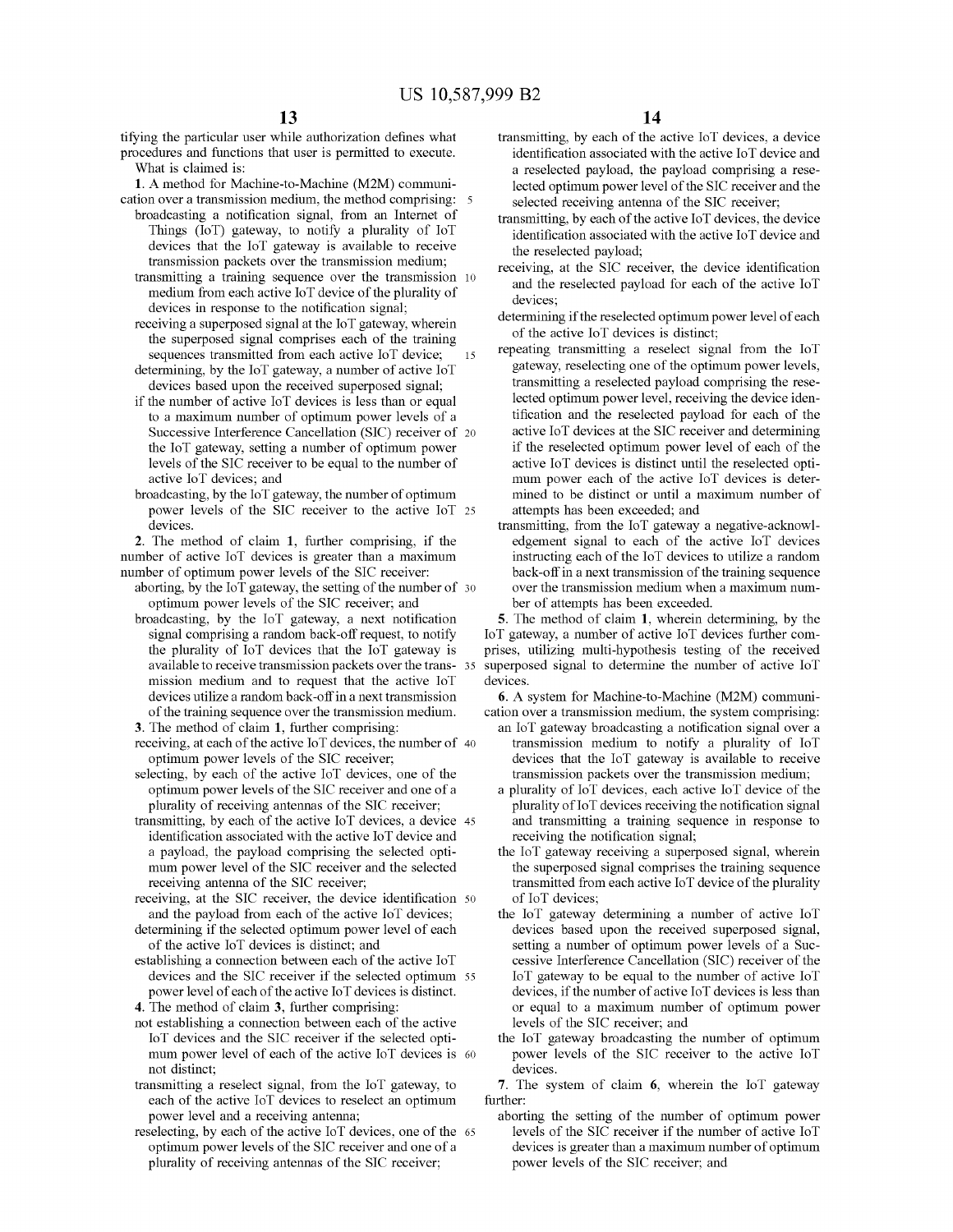broadcasting a next notification signal comprising a random back-off request, to notify the plurality of IoT devices that the loT gateway is available to receive transmission packets over the transmission medium and to request that the active loT devices utilize a random back-off in a next transmission of the training sequence over the transmission medium.

8. The system of claim 6, wherein the loT gateway further:

- receiving, from each active loT device, a device identi- 10 fication associated with the active loT device and a payload, the payload comprising a selected optimum power level of the SIC receiver and a selected receiving antenna of the SIC receiver;
- determining if the selected optimum power level of each 15 of the active loT devices is distinct; and
- establishing a connection between each of the active IoT devices and the SIC receiver if the selected optimum power level of each of the active IoT devices is distinct.

9. The system of claim 8, wherein the loT gateway <sup>20</sup> further:

- 25 not establishing a connection between each of the active loT devices and the SIC receiver if the selected optimum power level of each of the active loT devices is not distinct;
- transmitting a reselect signal, from the loT gateway, to each of the active loT devices to reselect an optimum power level and a receiving antenna of the SIC receiver;
- 35 receiving, from each of the active loT devices, a device <sup>30</sup> identification associated with the active loT device and a reselected payload at the SIC receiver, the reselected payload comprising a reselected optimum power level of the SIC receiver and the selected receiving antenna of the SIC receiver;
- determining if the reselected optimum power level of each of the active loT devices is distinct;
- repeating transmitting a reselect signal from the loT gateway, receiving a device identification and a reselected payload from each of the active loT devices at <sup>40</sup> the SIC receiver and determining if the reselected optimum power level of each of the active IoT devices is distinct until the reselected optimum power each of the active loT devices is detennined to be distinct or until a maximum number of attempts has been <sup>45</sup> exceeded; and
- transmitting a negative-acknowledgement signal to each of the active loT devices instructing each of the loT devices to utilize a random back-off in a next transmission of the training sequence over the transmission 50 medium if the maximum number of attempts is exceeded.

55 10. The system of claim 6, wherein the loT gateway utilizing multi-hypothesis testing of the received superposed signal to determine the number of active IoT devices.

11. An loT gateway for Machine-to-Machine (M2M) communication over a transmission medium, the loT gateway:

broadcasting a notification signal to notify a plurality of loT devices that the loT gateway is available to receive 60 transmission packets over the transmission medium; receiving a superposed signal at the loT gateway, wherein the superposed signal comprises a training sequence transmitted from each active loT device of a plurality of loT devices in response to the notification signal; detennining a number of active loT devices based upon the received superposed signal;

- if the number of active loT devices is less than or equal to a maximum number of optimum power levels of a Successive Interference Cancellation (SIC) receiver of the loT gateway, setting a number of optimum power levels of the SIC receiver to be equal to the number of active loT devices; and
- broadcasting the number of optimum power levels of the SIC receiver to the active loT devices.
- 12. The loT gateway of claim 11, further:
- if the number of active loT devices is greater than a maximum number of optimum power levels of the SIC receiver:
- aborting the setting of the number of optimum power levels of the SIC receiver; and
- broadcasting a next notification signal comprising a random back-off request, to notify the plurality of IoT devices that the loT gateway is available to receive transmission packets over the transmission medium and to request that the active loT devices utilize a random back-off in a next transmission of the training sequence over the transmission medium.

13. The loT gateway of claim 11, further:

- receiving, at the SIC receiver of the IoT gateway, a device identification and a payload from each of the active IoT devices, wherein the payload comprises a selected optimum power level of the SIC receiver and a selected receiving antenna of the SIC receiver of the active IoT device based upon the optimum power levels of the SIC receiver;
- determining if the selected optimum power level of each of the active loT devices is distinct; and

establishing a connection between each of the active IoT devices and the SIC receiver if the selected optimum power level of each of the active IoT devices is distinct.

14. The loT gateway of claim 13, further:

- not establishing a connection between each of the active loT devices and the SIC receiver if the selected optimum power level of each of the active loT devices is not distinct;
- transmitting a reselect signal to each of the active loT devices to reselect an optimum power level and a receiving antenna;
- receiving, at the SIC receiver of the loT gateway, the device identification and a reselected payload for each of the active loT devices;
- determining if the reselected optimum power level of each of the active loT devices is distinct;
- repeating transmitting a reselect signal, receiving the device identification and the reselected payload for each of the active loT devices at the SIC receiver and determining if the reselected optimum power level of each of the active loT devices is distinct until the reselected optimum power each of the active loT devices is determined to be distinct or until a maximum number of attempts has been exceeded; and
- transmitting, from the loT gateway a negative-acknowledgement signal to each of the active loT devices instructing each of the IoT devices to utilize a random back-off in a next transmission of the training sequence over the transmission medium when a maximum number of attempts has been exceeded.

15. The loT gateway of claim 11, wherein detennining a number of active loT devices further comprises, utilizing multi-hypothesis testing of the received superposed signal to <sup>65</sup> determine the number of active loT devices.

16. One or more non-transitory computer-readable media having computer-executable instructions for performing a